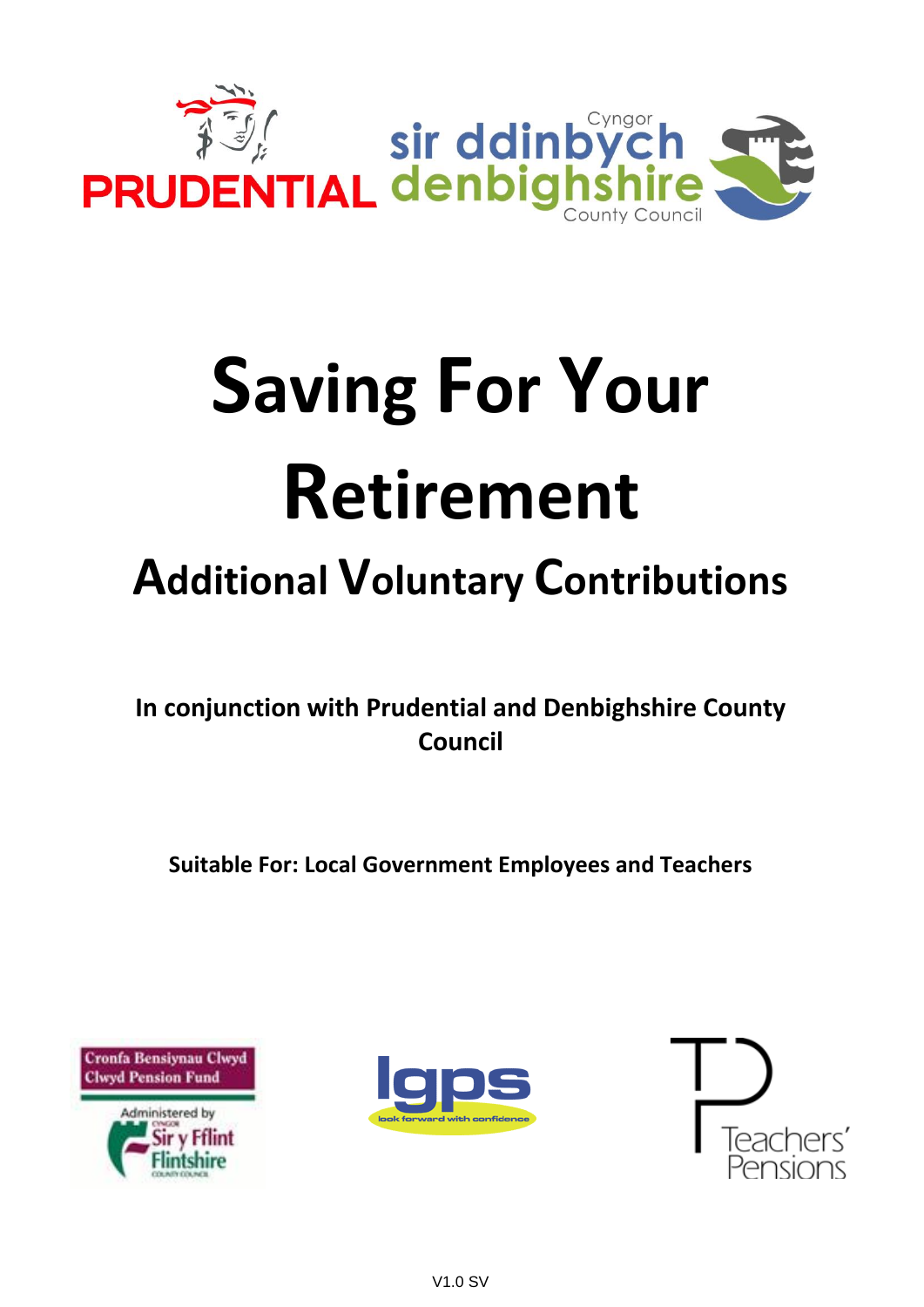# **1. Introduction – Your future, don't lower your expectations.**

Since 2008, the average income that people who are stopping work are expected to live on, has reduced by 16%.

Retirement is a topic people often ignore, especially if it seems a long way off. Unfortunately doing this could lower your standard of living in retirement.

There are so many things people could do to avoid pension saving errors just by talking about it. Nothing's more frustrating than in years to come, wishing you had talked about it earlier.

Prudential are the UK's No.1 AVC provider with over 295,000 AVC customers and have been helping public sector employees save for their retirements for over 20 years.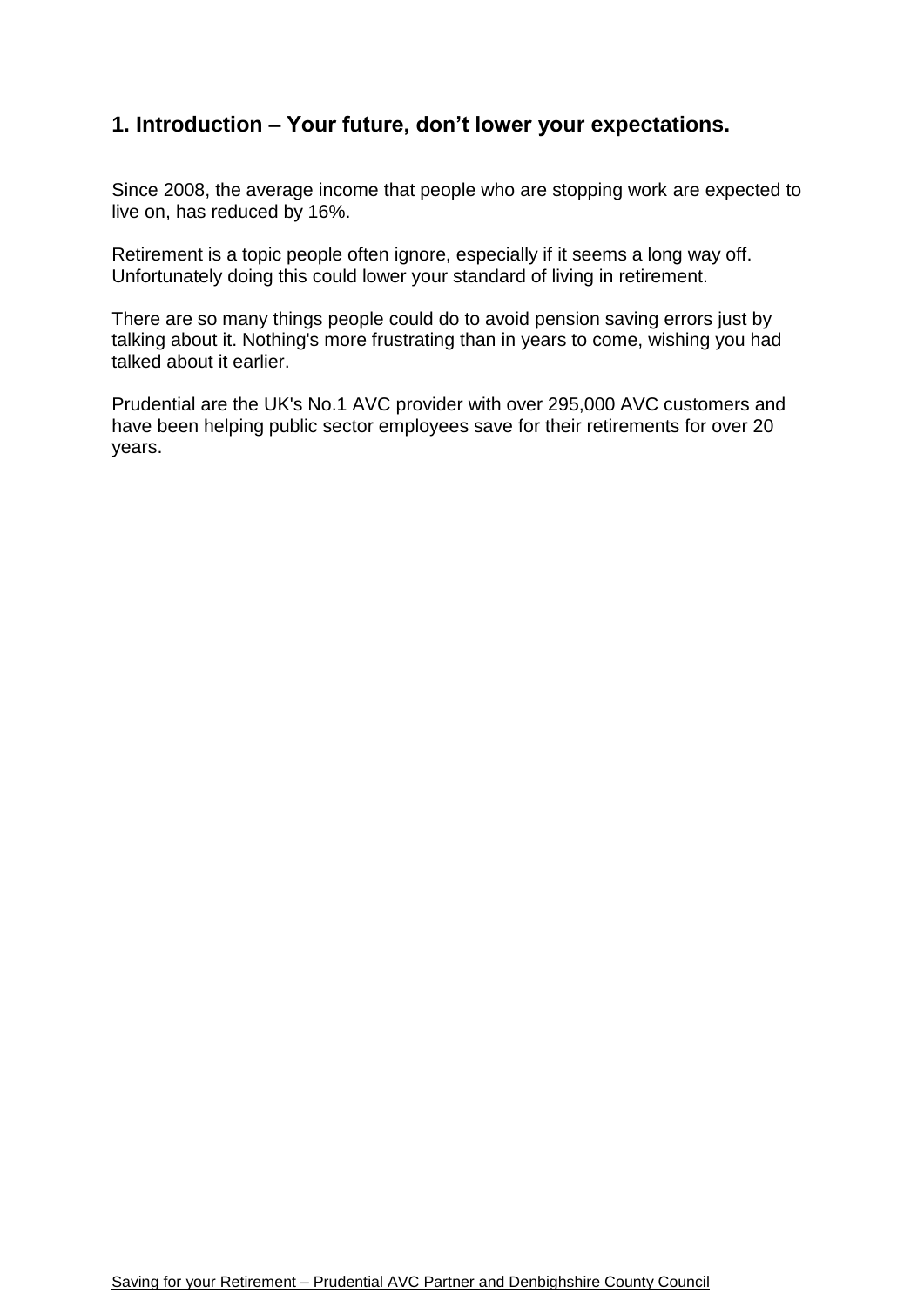## **2. Local Government Employees**

#### **Local Government Additional Voluntary Contributions could help you get the future you want.**

Whether you have just started or are coming to the end of your career, it's never too early or too late to think about retirement. For a lot of people reaching the state retirement age, the reality is that they are now working longer than they would like to.

In research conducted in January 2011 by Prudential, nearly half of people approaching retirement will have to continue to work past their retirement age to supplement their pension or build up their savings further.

What this means is that many people are simply leaving it too late to have the retirement they want and could potentially be missing out on a retirement all together.

If you are looking for ways to avoid late retirement, want to fill the gap if you joined the main scheme pension later, or want to try and retire a little earlier, then there could be a simple solution.

You have the opportunity to join the Local Government Additional Voluntary Contribution (AVC) Scheme. The AVC Scheme can aim to help you build up an additional retirement pot to your main scheme pension, which will provide you with an extra source of money in retirement – money that could help you retire when you want to, not when you can afford to.

- $\checkmark$  Tax efficient contributions the tax that you normally pay to the taxman goes into your AVC pot instead (subject to limits).
- $\checkmark$  Stop, start, increase or decrease your contributions. If you decrease or stop contributions, your benefits at retirement could be affected.
- $\checkmark$  Choose the funds you want your AVC pot to be invested in from Prudential's wide fund range. As this is an investment-based product, the value of your investment can go up and down. You may not get back the full amount you invested.
- $\checkmark$  Benefit from up to 100% tax-free lump sum (provided it isn't more than 25% of all your pensions combined). You can use some of the pot (or all of it if you like) to provide you with a regular taxable income.

This information is based on our understanding of current taxation rules, which may change in the future. The impact of taxation (and any tax relief) depends on individual circumstances.

You may feel like you have enough time to save the money you need to retire, so you don't need to worry about it today or that you can catch up for lost time easily. But it's not always as simple as paying in more over a shorter period of time. By choosing to do more now, you can spread the cost over a longer period, making it easier to save. And it could leave you better off in the long run.

Even if you only have a few years until you retire, you could benefit from more tax relief and receive the ability to take a proportion of your savings as a tax-free cash lump sum if you decide to make Local Government Additional Voluntary Contributions.

Saving for your Retirement – Prudential AVC Partner and Denbighshire County Council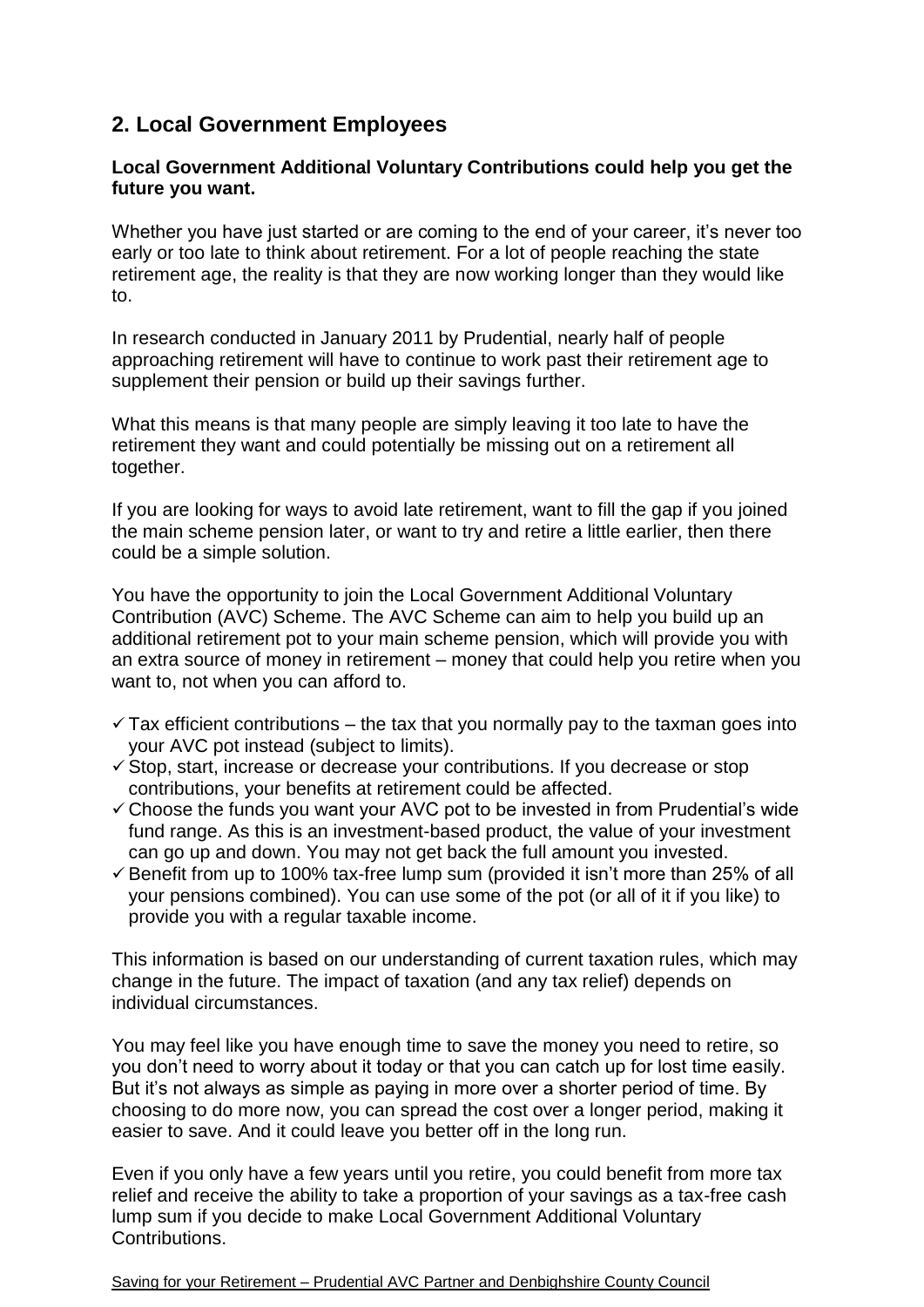### **3. Teachers**

#### **Teachers' Additional Voluntary Contributions could help you get the future you want.**

Whether you have just started or are coming to the end of your career, it's never too early or too late to think about retirement. For a lot of people reaching the state retirement age, the reality is that they are now working longer than they would like to.

In research conducted in January 2011 by Prudential, nearly half of people approaching retirement will have to continue to work past their retirement age to supplement their pension or build up their savings further.

What this means is that many people are simply leaving it too late to have the retirement they want and could potentially be missing out on a retirement all together.

If you are looking for ways to avoid late retirement, want to fill the gap if you joined the main scheme pension later, or want to try and retire a little earlier, then there could be a simple solution.

You have the opportunity to join the Teachers' Additional Voluntary Contribution (AVC) Scheme. The AVC Scheme can aim to help you build up an additional retirement pot to your main scheme pension, which will provide you with an extra source of money in retirement – money that could help you retire when you want to, not when you can afford to.

- $\checkmark$  Tax efficient contributions the tax that you normally pay to the taxman goes into your AVC pot instead (subject to limits).
- $\checkmark$  Stop, start, increase or decrease your contributions. If you decrease or stop contributions, your benefits at retirement could be affected.
- $\checkmark$  Choose the funds you want your AVC pot to be invested in from Prudential's wide fund range. As this is an investment-based product, the value of your investment can go up and down. You may not get back the full amount you invested.
- $\checkmark$  Benefit from a 25% tax-free lump sum. You can use the rest of the pot (or all of it if you like) to provide you with a regular taxable income, that's guaranteed for life.

This information is based on our understanding of current taxation rules, which may change in the future. The impact of taxation (and any tax relief) depends on individual circumstances.

You may feel like you have enough time to save the money you need to retire, so you don't need to worry about it today or that you can catch up for lost time easily. But it's not always as simple as paying in more over a shorter period of time. By choosing to do more now, you can spread the cost over a longer period, making it easier to save. And it could leave you better off in the long run.

Even if you only have a few years until you retire, you could benefit from more tax relief and receive the ability to take a proportion of your savings as a tax-free cash lump sum if you decide to make Teachers' Additional Voluntary Contributions.